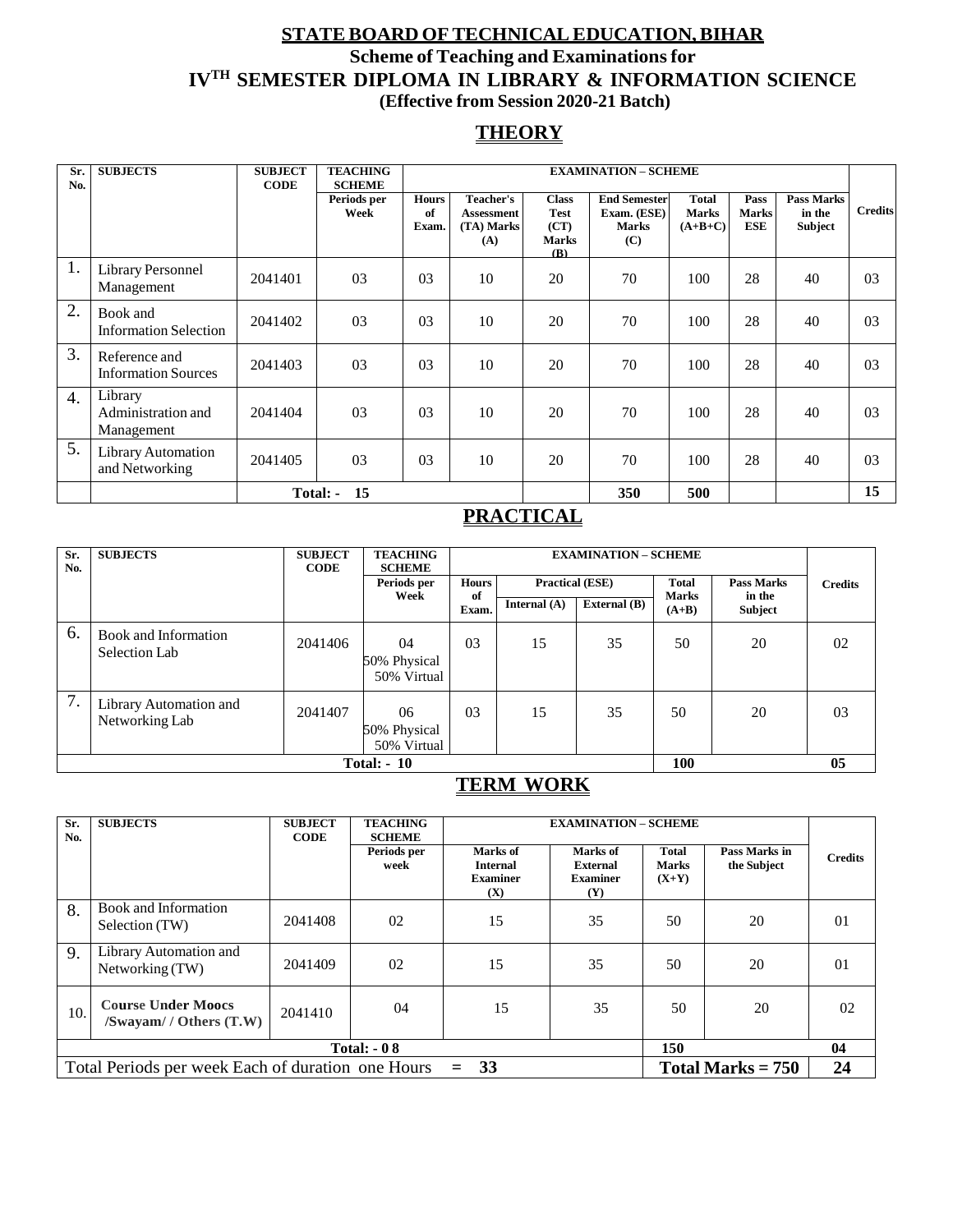# **LIBRARY PERSONNEL MANAGEMENT**

|                     | Theory                  |     | No of Period in one session: 50 |  |    | <b>Credits</b> |
|---------------------|-------------------------|-----|---------------------------------|--|----|----------------|
|                     | No. of Periods Per Week |     | <b>Full Marks</b>               |  |    |                |
| <b>Subject Code</b> | m                       | P/S | <b>ESE</b>                      |  | 70 |                |
| 2041401             |                         |     |                                 |  | 10 | 03             |
|                     |                         |     | $\alpha$                        |  | 20 |                |

### **Rationale and Objectives**

Library Personnel Management is increasingly getting integrated with the strategic Management at corporate level. At any Library sector Library Personnel Management and development has assumed great importance. Library Personnel Management has become a driving force in success of an enterprise.

The Management of Library Personnel is a very complicated and challenging task for those who are involved with successful running of an organization. This subject given Considerable Knowledge of Various aspect of Personnel "Management"

i.e. Administration, Training & development Accounting etc.

|         | <b>Contents: Theory</b>                                                                                                                                                                                                                                                                        | <b>Hrs</b> | <b>Marks</b> |
|---------|------------------------------------------------------------------------------------------------------------------------------------------------------------------------------------------------------------------------------------------------------------------------------------------------|------------|--------------|
| Unit-1  | <b>Library Personnel Planning</b>                                                                                                                                                                                                                                                              |            |              |
|         | 01.01 Manpower Planning - Benefits, Process; MBO.                                                                                                                                                                                                                                              |            |              |
| Unit-2  | <b>Recruitment and Selection Process, Recruitment Policy</b>                                                                                                                                                                                                                                   |            |              |
|         | 02.01 Different Medias Likewise Advertisement, internet, etc.                                                                                                                                                                                                                                  |            |              |
| Unit-3  | <b>Employee Training, Promotion and Development</b><br>Three Terms: Training, Promotion and development<br>3.1<br>Definition between Training and Development.<br>3.2<br>Training methods and technique, On the job training, In-<br>3.3<br>house training, Short term and Long term training. |            |              |
| Unit-4  | <b>Library Resource Accounting</b><br>Need for Personnel Resource accounting.<br>4.1<br>Practice and Consequence.<br>4.2<br>Objective of LRA (Library Resource Accounting)<br>4.3                                                                                                              |            |              |
| Unit-5  | <b>Library Resource Audit</b><br>05.01 Objectives- Areas of Library Resource Audit- Books,<br>Periodicals Library others Materials, grants & Donation.                                                                                                                                         |            |              |
| Unit -6 | <b>Library Personnel Research</b><br>Meaning of Research.<br>6.1<br>Characteristics of research<br>6.2<br>Types of Research<br>6.3<br>Objectives of Research<br>6.4                                                                                                                            |            |              |
|         | <b>Total</b>                                                                                                                                                                                                                                                                                   |            |              |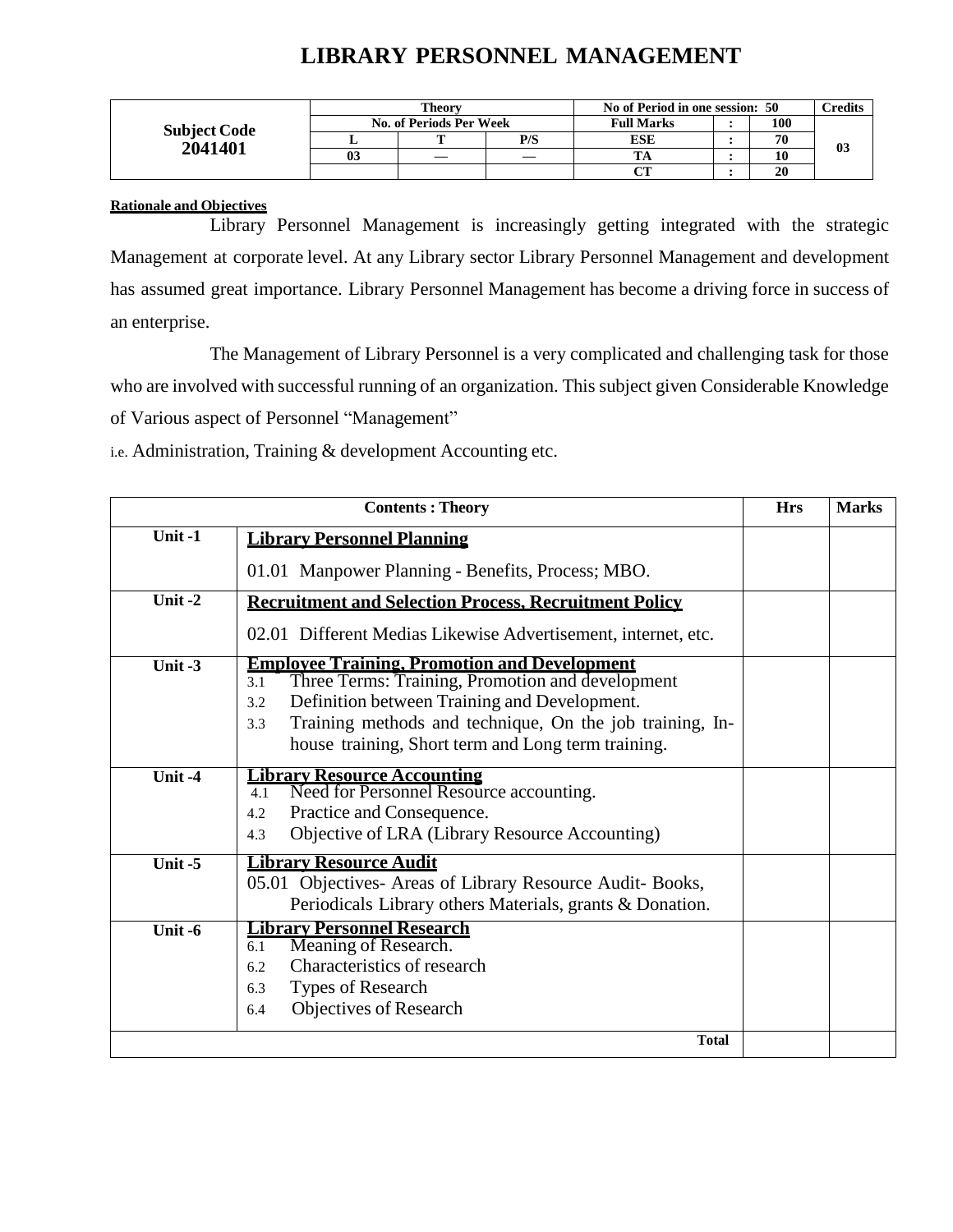# **BOOK AND INFORMATION SELECTION**

|                     |    | <b>Theory</b>           |     | No of Period in one session : 60 |  |    | <b>Predits</b> |
|---------------------|----|-------------------------|-----|----------------------------------|--|----|----------------|
| <b>Subject Code</b> |    | No. of Periods Per Week |     | <b>Full Marks</b>                |  |    |                |
| 2041402             |    |                         | P/S | <b>ESE</b>                       |  | 70 | 03             |
|                     | U3 |                         |     |                                  |  |    |                |
|                     |    |                         |     | $\sim$                           |  | 20 |                |

### **Rationale**

Recognition of the role of information as a vital input for development necessitates an adequate library and information infrastructure for the efficient and effective function of National development system. Such as a structure requires plans, design, organize, manage and operate a wide range of library and information centres. It is the tuff task to select appropriate information at appropriate time. This paper is to give suitable knowledge about area. **Objective**

- To select appropriate Media.
- To Recognized each aspect.
- To processed it.
- To preserve it.
- To give appropriate and latest service.
- **Topic**
	- Book Selection
	- **Information Selection**
	- Source Selection
	- Tools and techniques selection.
	- Finance Selection
	- Marketing of Information

|           | <b>Contents: Theory</b>                                          |  |  |  |  |  |  |
|-----------|------------------------------------------------------------------|--|--|--|--|--|--|
| Unit -1   | Book Selection: concept, elements Aims and utility.              |  |  |  |  |  |  |
| Unit $-2$ | Information Selection-Concepts, elements, aims and utility       |  |  |  |  |  |  |
| Unit $-3$ | Source Selection: Paper media, Non paper media and digital Media |  |  |  |  |  |  |
| Unit $-4$ | Tools and Techniques selection-software, internet, others.       |  |  |  |  |  |  |
| Unit $-5$ | Finance Selection: Source, plans and Budget                      |  |  |  |  |  |  |
| Unit -6   | Marketing of Information                                         |  |  |  |  |  |  |
|           | <b>Total</b>                                                     |  |  |  |  |  |  |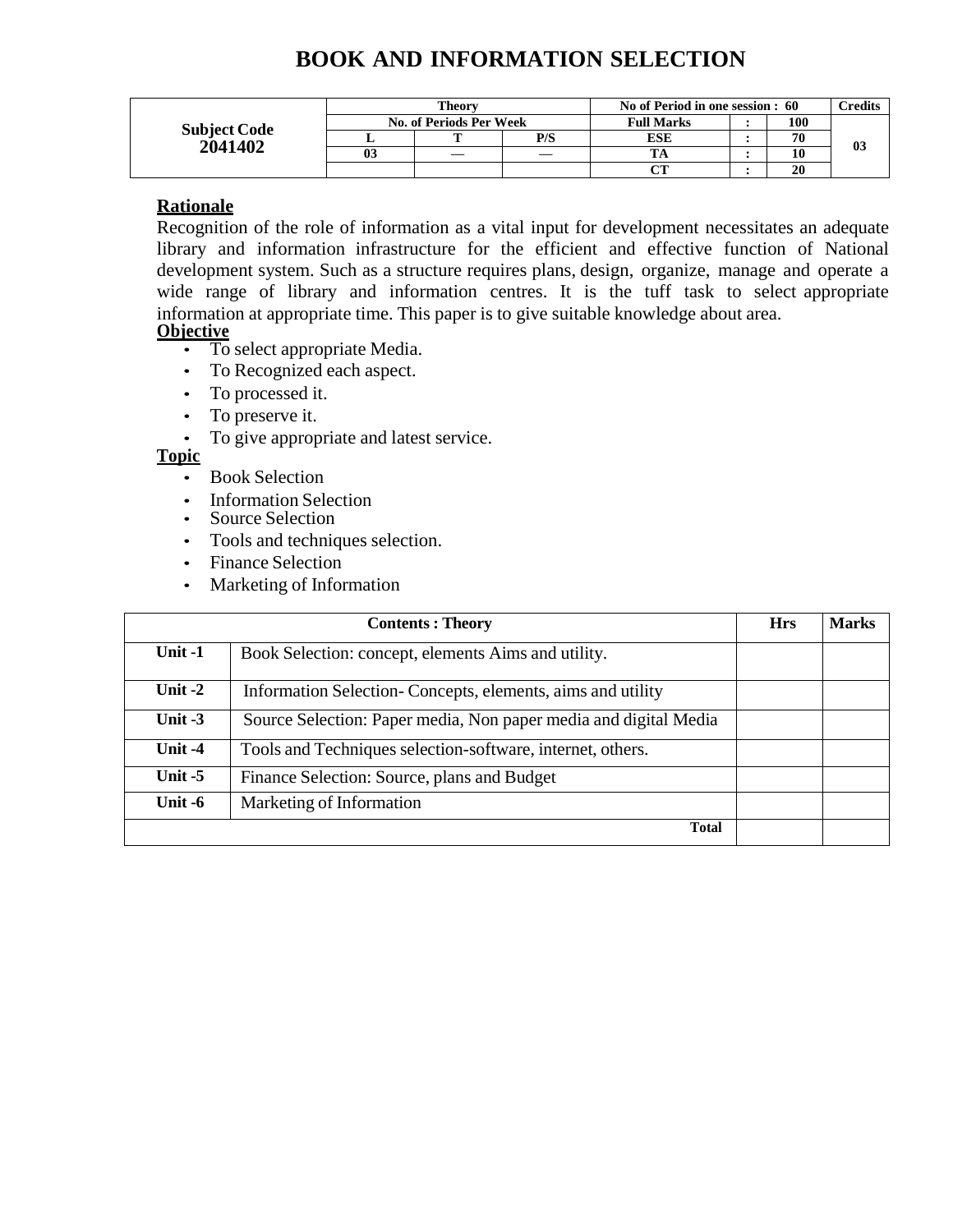# **REFERENCE AND INFORMATION SOURCES**

|                     |                | <b>Theory</b>           |     | No of Period in one session : | <b>Predits</b> |     |    |
|---------------------|----------------|-------------------------|-----|-------------------------------|----------------|-----|----|
| <b>Subject Code</b> |                | No. of Periods Per Week |     | <b>Full Marks</b>             |                | 100 |    |
| 2041403             |                |                         | P/S | ESE                           | 70             |     | 03 |
|                     | 0 <sup>3</sup> |                         |     |                               |                | 10  |    |
|                     |                |                         |     |                               |                | 20  |    |

### **Rationale and Objectives**

The paper has been specially designed to train the candidates for rendering personal, expeditions and to the point answer right at the counter. Reference section of a library deals with its clients face to face therefore the man at this section should be always ready to help his clients in his document research. He should act as a Guide in the library and should be able to direct the reader to other sources of knowledge beyond the four walls of his own library.

Keeping in view of these expectations from a Librarian the following topics have been incorporated:

|           | <b>Contents: Theory</b>                                                                                                                                                                                                | <b>Hrs</b> | <b>Marks</b> |
|-----------|------------------------------------------------------------------------------------------------------------------------------------------------------------------------------------------------------------------------|------------|--------------|
| Unit-1    | <b>Reference Sources</b><br>Definition, Purpose and Scope<br>1.1<br>1.2<br>Primary, Secondary and Tertiary Sources of Information<br>1.3<br>Non-Paper Media                                                            |            |              |
| Unit $-2$ | <b>Basic Reference Sources</b><br>2.1<br>Dictionary: Subject, Language<br>2.2<br>Encyclopedia: General, Subject, Guide, Yearbooks, Almanac &<br>Bibliography                                                           |            |              |
| Unit $-3$ | <b>Directories</b><br>3.1<br>Geographical Sources, Biographical Sources, Current Events, News<br>Summaries.<br>3.2<br>Contemporary Archives, Asian Recorder.                                                           |            |              |
| Unit $-4$ | <b>Oualities of Reference Librarian</b><br>4.1<br>Academic and Human Qualities<br>4.2<br><b>Professional Qualities</b><br>Reference Librarian as personal friend and guide<br>4.3                                      |            |              |
| Unit $-5$ | <b>Dealing with the Enquiries</b><br>05.01 Long and Short Range and Anticipatory Enquiries                                                                                                                             |            |              |
| Unit -6   | <b>Development of Reference and Information Services</b><br>Organization of Reference Section<br>6.1<br>Reference Work and Reference Service<br>6.2<br>6.3<br>Developments in India.<br>6.4<br>Needs and Achievements. |            |              |
|           | <b>Total</b>                                                                                                                                                                                                           |            |              |

### **Recommended Books:-**

| ЭL | Title/Publisher                     | Author                |
|----|-------------------------------------|-----------------------|
|    | Reference Service and Bibliography. | Dr. S. R. Ranganathan |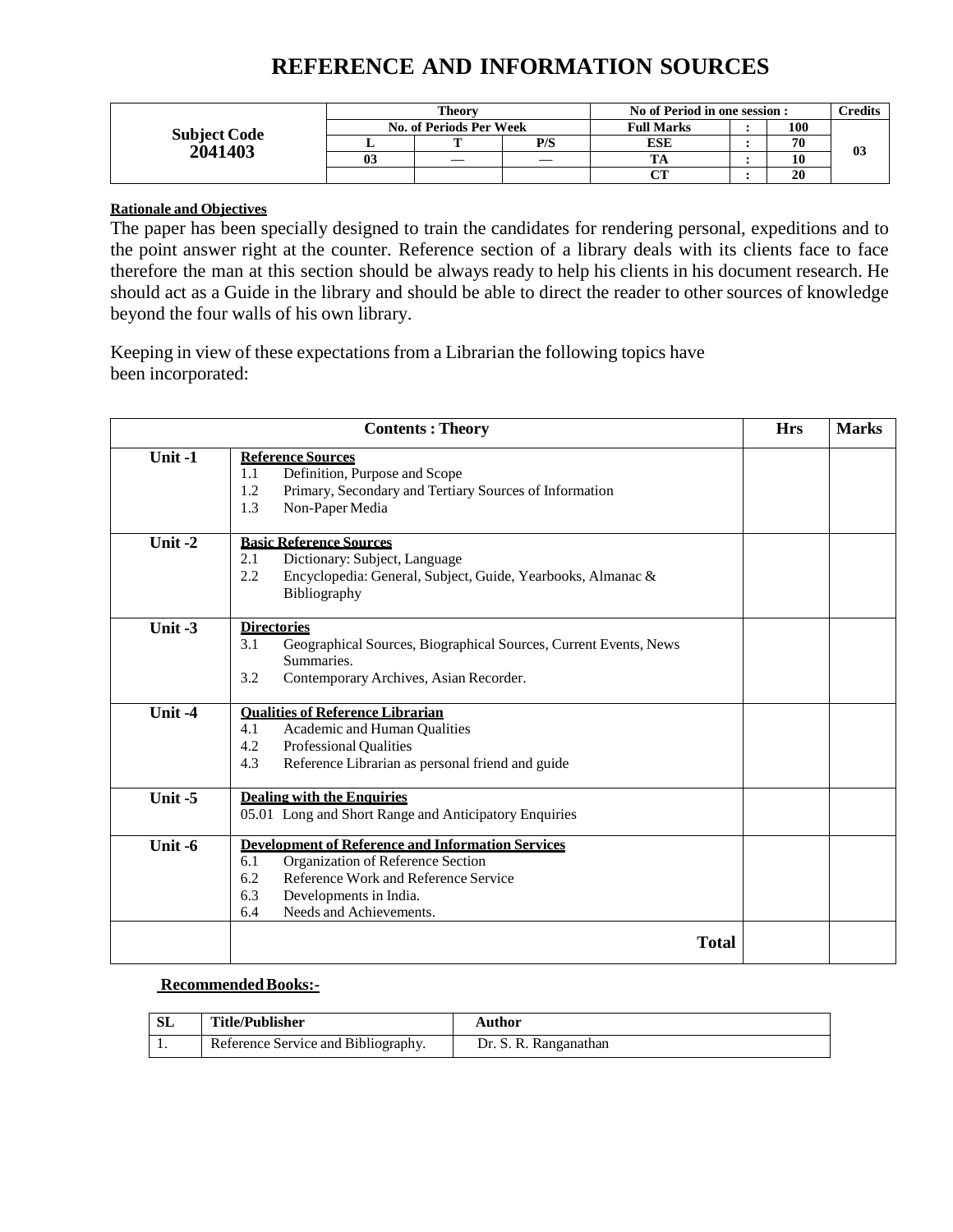# **LIBRARY ADMINISTRATION AND MANAGEMENT**

|                     |    | <b>Theory</b>           |     | No of Period in one session : |  |    | $T$ redits     |
|---------------------|----|-------------------------|-----|-------------------------------|--|----|----------------|
| <b>Subject Code</b> |    | No. of Periods Per Week |     | 100<br><b>Full Marks</b>      |  |    |                |
| 2041404             |    |                         | P/S | ESE                           |  | 70 | 0 <sub>3</sub> |
|                     | 03 |                         |     |                               |  |    |                |
|                     |    |                         |     | $\sim$                        |  | 20 |                |

### **Rationale and Objectives**

Like all other commercial institutions, Management is the the key word in Library and Information Science. It demands a continuous managerial ability of a man at the controlling points.

The course structure has been designed to groom a candidate with the basis of management at this stage to incorporate planning, directing, organizing, staffing and the ability to coordinate the works of a library at every point.

|           |                         | <b>Contents: Theory</b>                                                   |              | <b>Hrs</b> | <b>Marks</b> |
|-----------|-------------------------|---------------------------------------------------------------------------|--------------|------------|--------------|
| Unit $-1$ | 01                      | <b>Definition</b>                                                         |              |            |              |
|           | Library                 | 01.01 Definition, Functions of Library Management, Aims and Objectives of |              |            |              |
| Unit $-2$ | $\mathbf{2}$            | <b>Library Authority and Committee</b>                                    |              |            |              |
|           | 2.1                     | Concept                                                                   |              |            |              |
|           | 2.2                     | Types, Formation of Committee, Functions of Committee                     |              |            |              |
|           | 2.3                     | Meeting Procedures of Library Committee                                   |              |            |              |
| Unit $-3$ | 3                       | <b>Library Rules</b>                                                      |              |            |              |
|           | 3.1                     | <b>Library General Rules</b>                                              |              |            |              |
|           | 3.2                     | Library Hours                                                             |              |            |              |
|           | 3.3                     | <b>Enrolment Rules</b>                                                    |              |            |              |
|           | 3.4                     | Borrowing System/Inter-Library Loan System                                |              |            |              |
|           | 3.5                     | Model Rules for Academics/Public/Special Libraries                        |              |            |              |
| Unit $-4$ | $\overline{\mathbf{4}}$ | <b>Book/Document Selection Policy</b>                                     |              |            |              |
|           | 4.1                     | <b>Acquisition Policy</b>                                                 |              |            |              |
|           | 4.2                     | Routine Job for Document Selection                                        |              |            |              |
|           | 4.3<br>5                | Routine Job for Acquisition of Ordinary Periodicals                       |              |            |              |
| Unit $-5$ | 5.1                     | <b>Circulation Method</b><br>Kinds of Circulation Method                  |              |            |              |
|           | 5.2                     |                                                                           |              |            |              |
|           |                         | Browne System, Network System                                             |              |            |              |
| Unit $-6$ | 6<br>6.1                | <b>Library Finance</b><br>Sources of Finance                              |              |            |              |
|           | 6.2                     |                                                                           |              |            |              |
|           |                         | Kinds of Budget, Account Maintenance                                      |              |            |              |
| Unit $-7$ | 7                       | <b>Library Building and Furniture</b>                                     |              |            |              |
|           | 7.1                     | Building Planning and Implementation                                      |              |            |              |
|           | 7.2                     | <b>Building Maintenance</b>                                               |              |            |              |
|           | 7.3                     | Library Furniture and Fixtures                                            |              |            |              |
|           |                         |                                                                           | <b>Total</b> |            |              |

#### **Recommended Books:-**

| SL | Title/Publisher                       | <b>Author</b>                 |
|----|---------------------------------------|-------------------------------|
| 1. | Library Administration                | R. L. Mittal                  |
| 2. | पुस्तकालय संग ठन एवं प्र शासन         | डॉ॰ आर <b>० एस० पी</b> ० सिंह |
| 3. | Modernization in Libraries            | C. P. Vasistha                |
| 4. | Library Administration and Management | Dr. R. S. P. Singh            |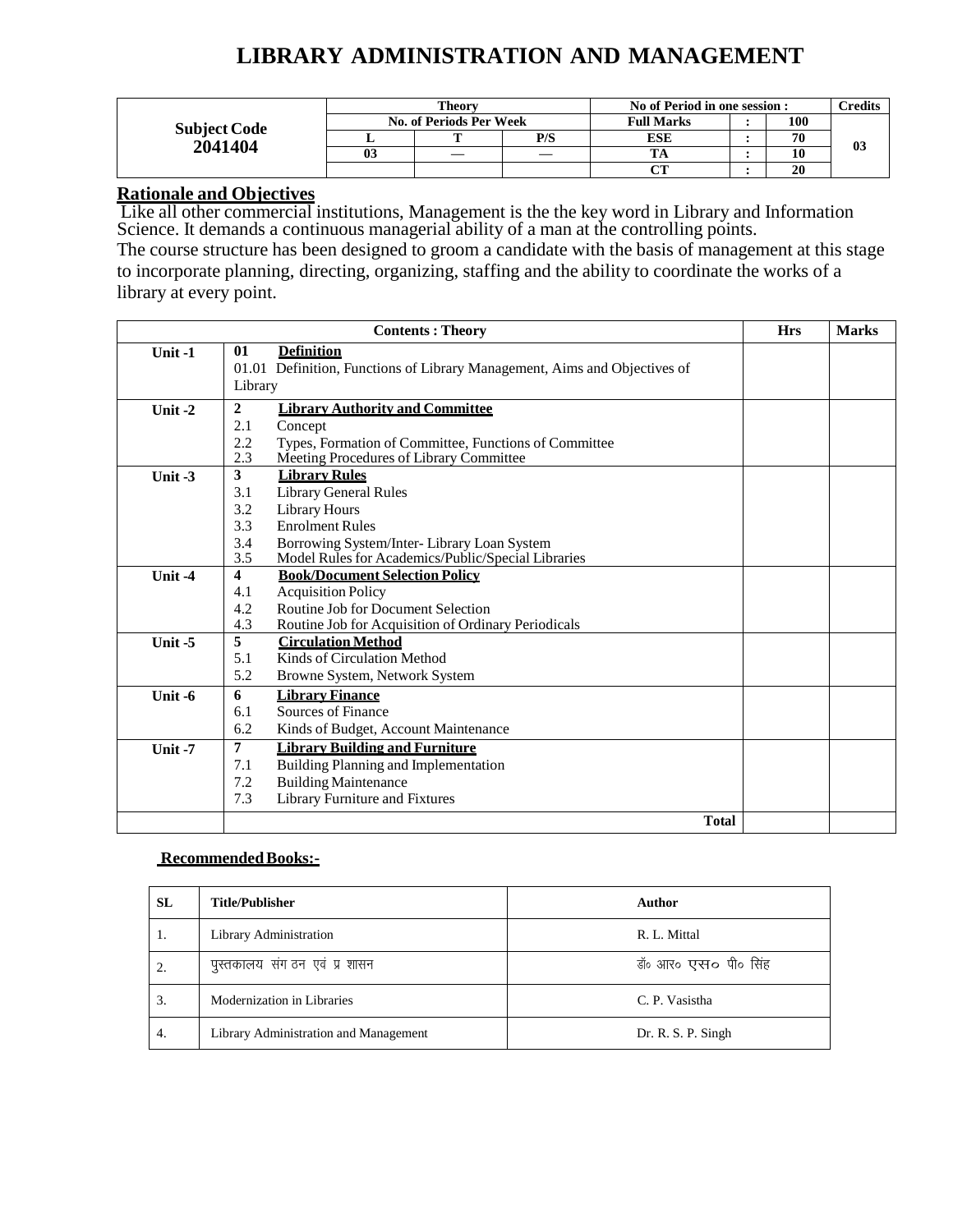# **LIBRARY AUTOMATION AND NETWORKING**

| <b>Subject Code</b> | Theorv                  |  |     | No of Period in one session : |  |     | $\gamma$ redits |
|---------------------|-------------------------|--|-----|-------------------------------|--|-----|-----------------|
| 2041405             | No. of Periods Per Week |  |     | <b>Full Marks</b>             |  | 100 |                 |
|                     |                         |  | P/S | ESE                           |  | 70  | 03              |
|                     | 03                      |  |     |                               |  | 10  |                 |
|                     |                         |  |     | $\sim$                        |  | 20  |                 |

#### **Rationale and Objectives**

The Course of Library Automation and Networking has been planned to train a candidate for the purpose of automated acquisition, technical processing, automated circulation, etc. Various library software available in the present day form the backbone of this training. One, among the available software should be taken up for training of automation and networking of libraries.

Automation of Library ensures automated service to the clients as well as automated in-house library work. Automation envisages training of knowledgeable technicians.

|                             | <b>Contents: Theory</b>                               | <b>Hrs</b> | <b>Marks</b> |
|-----------------------------|-------------------------------------------------------|------------|--------------|
| Unit-1                      | Library as a System                                   |            |              |
|                             | 1.1<br>Nature of Library System                       |            |              |
|                             | 1.2<br>Function of Library System                     |            |              |
|                             | Characteristics of Library System<br>1.3              |            |              |
|                             | Differences with Office Automation<br>1.4             |            |              |
| $\overline{\text{Unit}}$ -2 | <b>Automation of Library System</b>                   |            |              |
|                             | Planning and Designing<br>2.1                         |            |              |
|                             | 2.2<br>Academic Library                               |            |              |
|                             | 2.3<br>Public Library                                 |            |              |
|                             | 2.4<br>Special Library                                |            |              |
| Unit-3                      | <b>Implementation</b>                                 |            |              |
|                             | Acquisition<br>3.1                                    |            |              |
|                             | 3.2<br><b>Technical Processing</b>                    |            |              |
|                             | 3.3<br>Cataloguing                                    |            |              |
|                             | 3.4<br>Serial Control                                 |            |              |
| Unit $-4$                   | <b>Automation of Library Activities</b>               |            |              |
|                             | <b>Information Retrieval</b><br>4.1                   |            |              |
|                             | 4.2<br>Membership Record Maintenance                  |            |              |
|                             | 4.3<br><b>Budget Control</b>                          |            |              |
|                             | 4.4<br><b>Report Generation</b>                       |            |              |
| Unit $-5$                   | <b>Software for Automation</b>                        |            |              |
|                             | <b>Selection Criteria</b><br>5.1                      |            |              |
|                             | 5.2<br>Choosing Library Software Package              |            |              |
|                             | 5.3<br>LYBSIS, SANJAY, SOUL, MATRIYA (any one)        |            |              |
|                             | 5.4<br>Details about SOUL.                            |            |              |
| Unit $-6$                   | <b>Networks</b>                                       |            |              |
|                             | 6.1<br>Important Networks: ERNET, NICNET.             |            |              |
|                             | 6.2<br>Need and Purpose                               |            |              |
|                             | 6.3<br>Library Networks: DELNET, INFLIBNET, CALIBNET. |            |              |
|                             | 6.4<br>Network Topology                               |            |              |
|                             | Network Software<br>6.5                               |            |              |
|                             | <b>Total</b>                                          |            |              |

#### **Recommended Books:-**

| <b>SL</b> | <b>Title/Publisher</b>       | Author                      |
|-----------|------------------------------|-----------------------------|
| . .       | Library Automation           | R. K. Rabindra Rao          |
| <u>.</u>  | ग्रंथ ालय एवं सूच ना विज्ञान | B. K. Sharma, C. Lal and K. |
|           |                              | Kumar                       |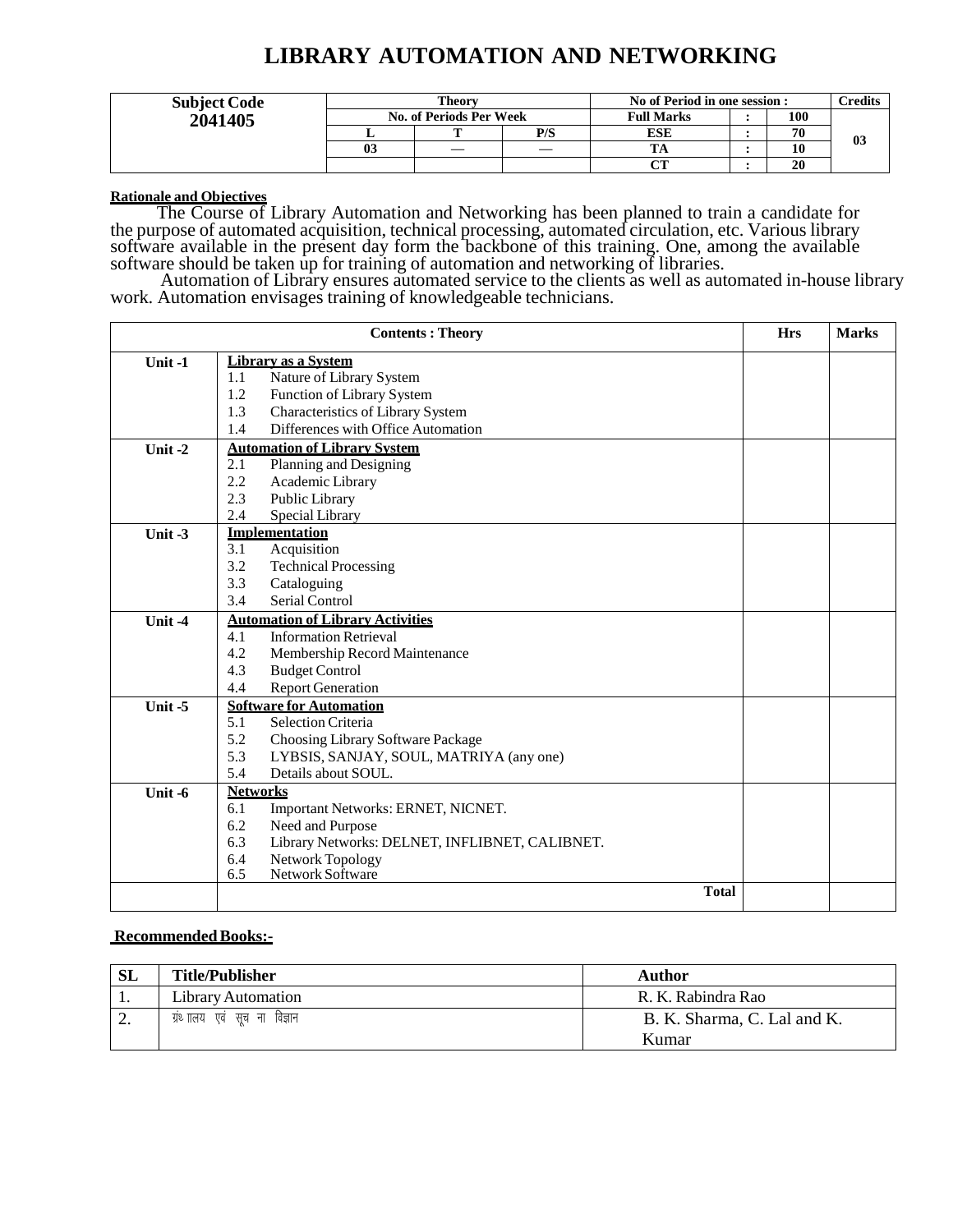# **BOOK AND INFORMATION SELECTION LAB**

|                     | <b>Practical</b>        |   |     | No of Period in one session : |  |    | <b>Predits</b> |
|---------------------|-------------------------|---|-----|-------------------------------|--|----|----------------|
| <b>Subject Code</b> | No. of Periods Per Week |   |     | <b>Full Marks</b>             |  | 50 |                |
|                     |                         | m | P/S | <b>ESE</b>                    |  | 50 |                |
| 2041406             |                         |   | 04  | <b>Internal</b>               |  |    | 02             |
|                     |                         |   |     | <b>External</b>               |  | 33 |                |

### **Rationale and Objectives**

Without practical student is not able to recognized his technology. The rational of the practical course content envisages treating in accordance with the present and future requirement of library and information service with the help of innovated technical findings of the present time. **Topic**

- Familiar with tools.
- Hands on practice.
- Book and information Selection models.

|           | <b>Contents: Practical</b>                                                |  |  |  |
|-----------|---------------------------------------------------------------------------|--|--|--|
| Unit $-1$ | Introduction of different selection tools: Reference tools, INB, BNB etc. |  |  |  |
| Unit $-2$ | Preparing of techniques.                                                  |  |  |  |
| Unit $-3$ | Hand on practice: 100 titles selection.                                   |  |  |  |
|           | <b>Total</b>                                                              |  |  |  |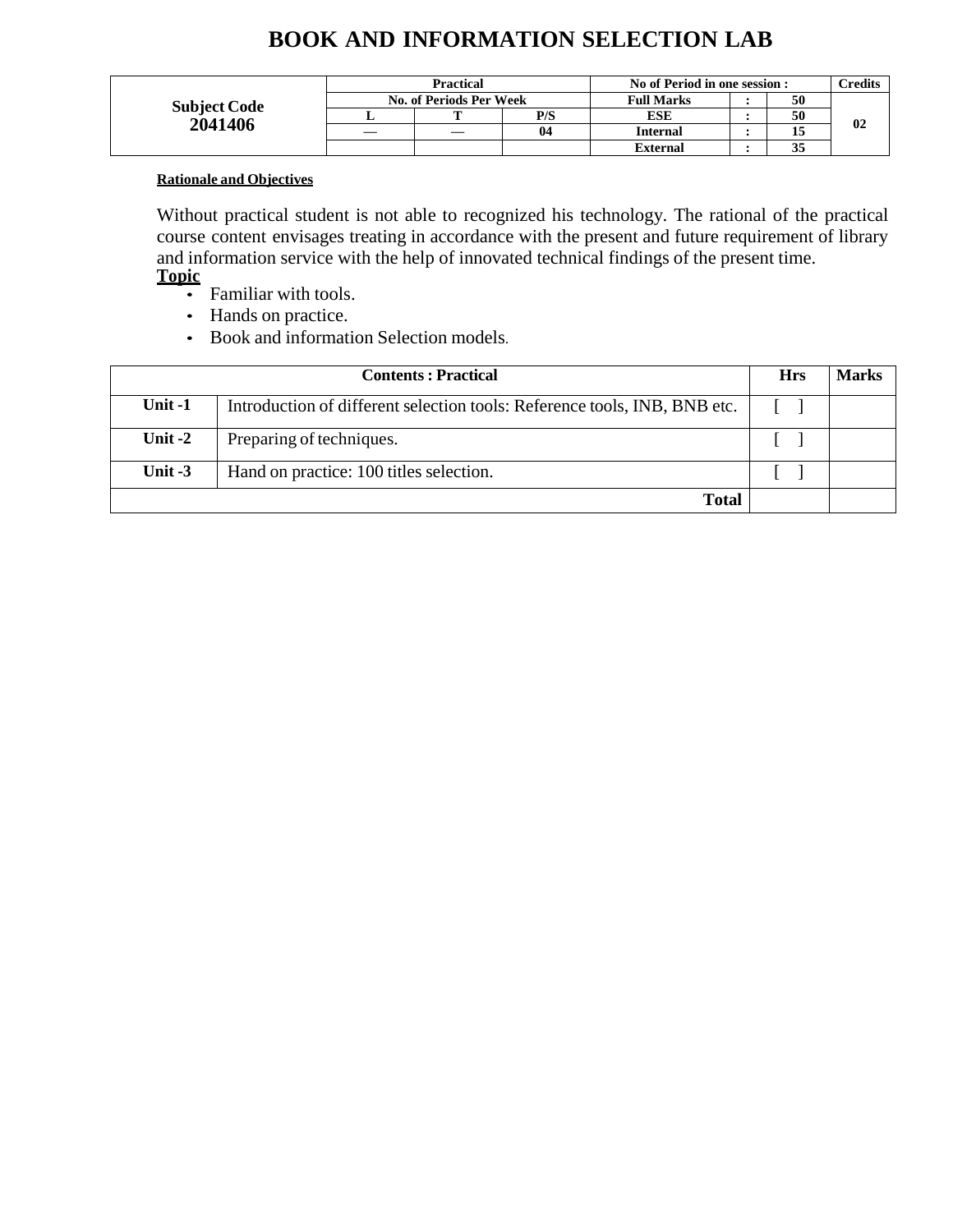# **LIBRARY AUTOMATION AND NETWORKING LAB**

|                                | <b>Practical</b>        |  |     | No of Period in one session : |  |    | <b>Predits</b> |
|--------------------------------|-------------------------|--|-----|-------------------------------|--|----|----------------|
|                                | No. of Periods Per Week |  |     | <b>Full Marks</b>             |  | 50 |                |
| <b>Subject Code</b><br>2041407 |                         |  | P/S | ESE                           |  | 50 |                |
|                                |                         |  | 06  | Internal                      |  |    | 03             |
|                                |                         |  |     | <b>External</b>               |  | 35 |                |

#### **Rationale and Objectives**

The rationale of the Practical course Content envisages treating in accordance with the present and future requirement of Library services with the help of innovated technical findings of the modern times.

|           | <b>Contents: Practical</b>                                                           | <b>Hrs</b> | <b>Marks</b> |
|-----------|--------------------------------------------------------------------------------------|------------|--------------|
| Unit-1    | Introduction to the software package<br>• Operating system                           |            |              |
| Unit $-2$ | <b>Hands on Practice</b><br>• LIBSIS, SOUL (any one) or any other Library software   |            |              |
| Unit $-3$ | <b>Library Networking Model</b><br>• Bibliographic records formation<br>• ISBD, ISSN |            |              |
|           | <b>Total</b>                                                                         |            |              |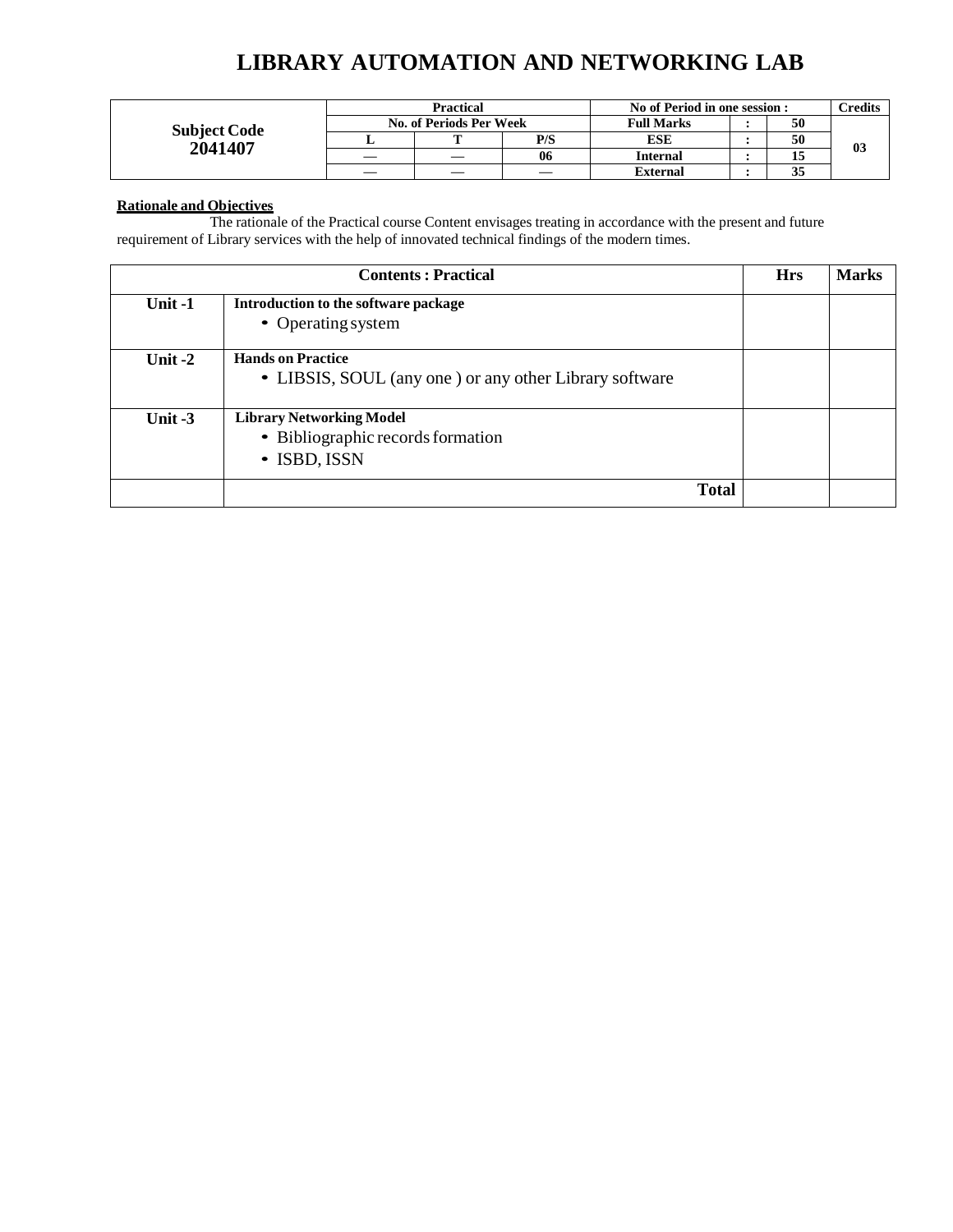# **BOOK & INFORMATION SELECTION -TW**

| <b>Subject Code</b> | <b>Term Work</b>        |  |     | No of Period in one session : |  |    | <b>Predits</b> |
|---------------------|-------------------------|--|-----|-------------------------------|--|----|----------------|
| 2041408             | No. of Periods Per Week |  |     | <b>Full Marks</b>             |  | 50 |                |
|                     |                         |  | P/S | Internal                      |  | 15 | 01             |
|                     |                         |  | 02  | External                      |  | 35 |                |

### **Rationale and Objectives**

Rational Recognition of the role of information as a vital input for research and development each and every aspect of Nation depended actual information. It is the best selection of information is basic service. After aching greater idea the student should be able to selected media because introducing various Medias.

|           | <b>Contents: Term Work</b> |  |  |  |
|-----------|----------------------------|--|--|--|
| Unit-1    | Use of ICT.                |  |  |  |
| Unit $-2$ | Use of Networking.         |  |  |  |
| Unit $-3$ | Use of CAS.                |  |  |  |
|           | <b>Total</b>               |  |  |  |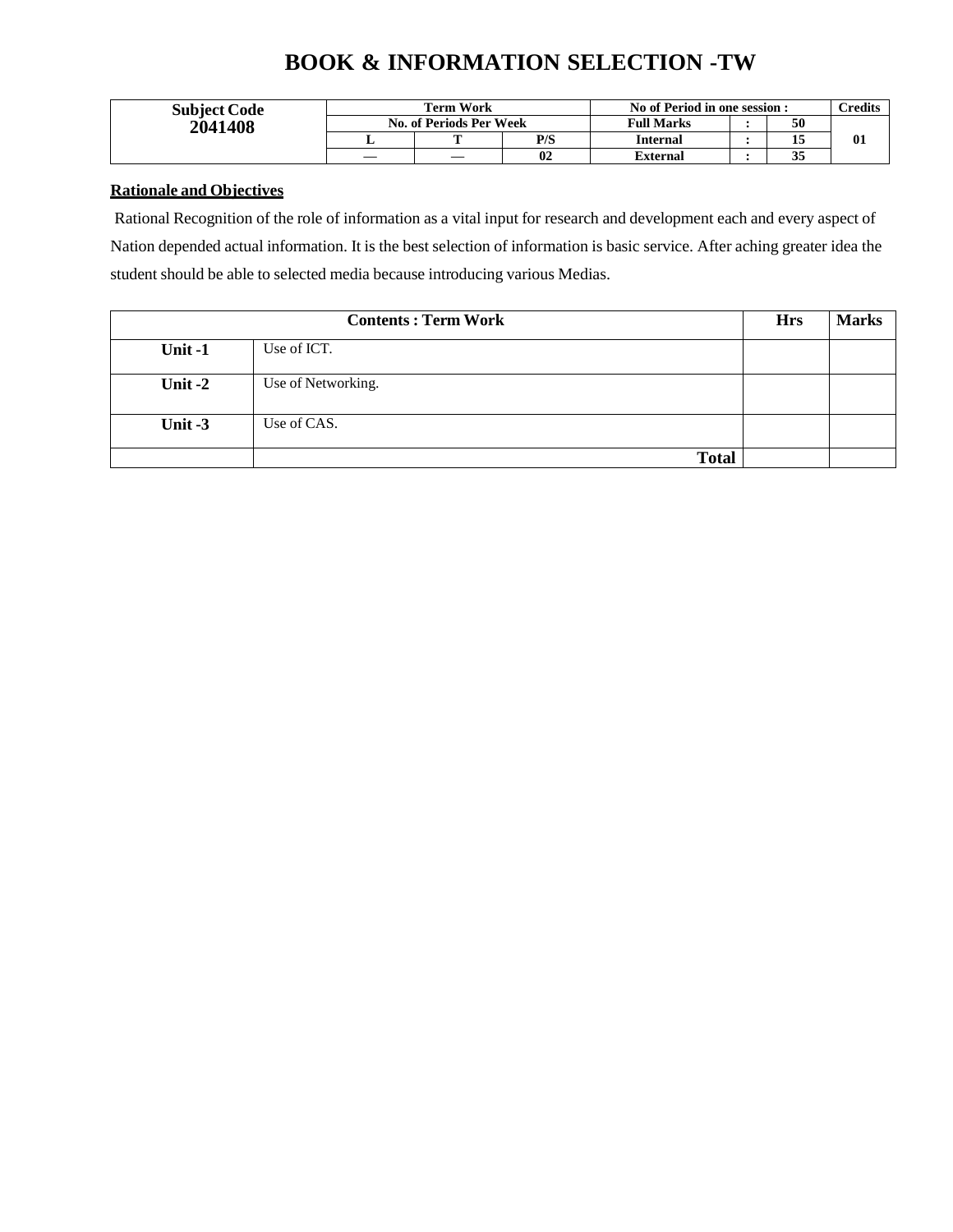# **LIBRARY AUTOMATION AND NETWORKING -TW**

| <b>Subject Code</b> | Term Work               |  |     | No of Period in one session : |  |          | $1$ redits |
|---------------------|-------------------------|--|-----|-------------------------------|--|----------|------------|
| 2041409             | No. of Periods Per Week |  |     | <b>Full Marks</b>             |  | 50       |            |
|                     |                         |  | P/S | <b>Internal</b>               |  | 15<br>⊥J | -01        |
|                     |                         |  | 02  | <b>External</b>               |  | 35       |            |

### **Rationale and Objectives**

The rational of the practical course content envisages treating in accordance with the present and future

requirements of Library Service with the help of innovated technical findings of the modern Time.

### **Curriculum**

### **Sl. Topies**

- **1. Introduction to the software package**
- **2. Hands on Practic.**
- **3. Library Networking Model**

|           | <b>Contents: Term Work</b>                             | <b>Hrs</b> | <b>Marks</b> |
|-----------|--------------------------------------------------------|------------|--------------|
| Unit $-1$ | Introduction to the software package                   |            |              |
|           | • Operating system                                     |            |              |
| Unit $-2$ | <b>Hands on Practice</b>                               |            |              |
|           | • LIBSIS, SOUL (any one) or any other Library software |            |              |
| Unit $-3$ | <b>Library Networking Model</b>                        |            |              |
|           | • Bibliographic records formation                      |            |              |
|           | • ISBD, ISSN                                           |            |              |
|           | <b>Total</b>                                           |            |              |